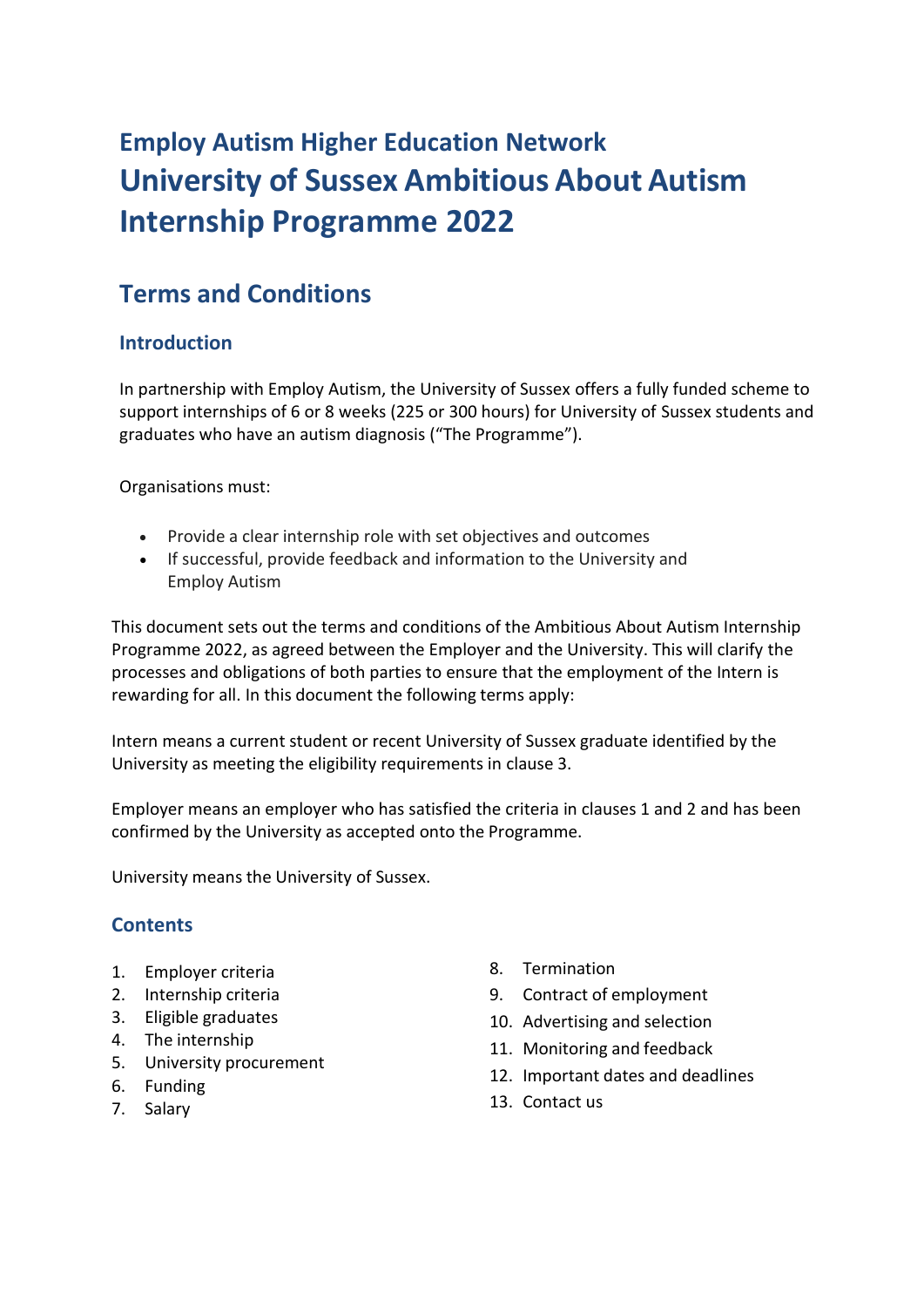# **1. Employer criteria**

To be accepted as an Employer on the Programme the Employer must:

- be registered in the UK
- Provide a business address, website, company registration number and email address with company domain
- register promptly as a supplier with the University (*see 5*. *University procurement*)
- have a business bank account
- have a named supervisor for the Intern, and a named contact to communicate with the University
- process salary payments via Pay as You Earn and pay a minimum of the Living Wage (*see 7. Salary*)
- have employer's liability insurance
- adhere to the terms and conditions outlined in this document
- have in place all the usual expected policies to manage its business and employees including grievance, disciplinary and data protection policies
- agree to undertake the two employer training sessions delivered online by Employ Autism (or must have already completed these sessions in 2021)

# **2. Internship criteria**

The Internship must:

- be for a duration of **6 or 8 weeks** (full time, 37.5 hours per week); part time hours over alonger time will be considered but the full number of hours must be allocated
- commence before 1 December 2022
- offer a genuine work experience opportunity (*see 4. The internship*)
- adhere to the terms and conditions outlined in this document
- offer a salary of at least £11.05 for London based Employers and £9.90 for Employers based elsewhere in the UK per hour, which shall be funded by the University subject to the conditions in 10.

# **3. Eligible students and graduates**

The University of Sussex Intern must be:

- a University of Sussex graduate from 2020, 2021 or 2022, or a current registered University of Sussex student
- diagnosed as autistic

The University shall confirm to the Employer that the Intern has satisfied the criteria. If you have any questions about an applicant's eligibility, please contact us.

# **4. The internship**

The University is looking for meaningful and relevant projects which can be undertaken in 6 or 8 weeks. The aim is that the internship allows autistic students and graduates to gain increased work readiness and the ability to move into employment, be empowered to self-advocate in the workplace and to have enhanced confidence to contribute as an employee within a team. There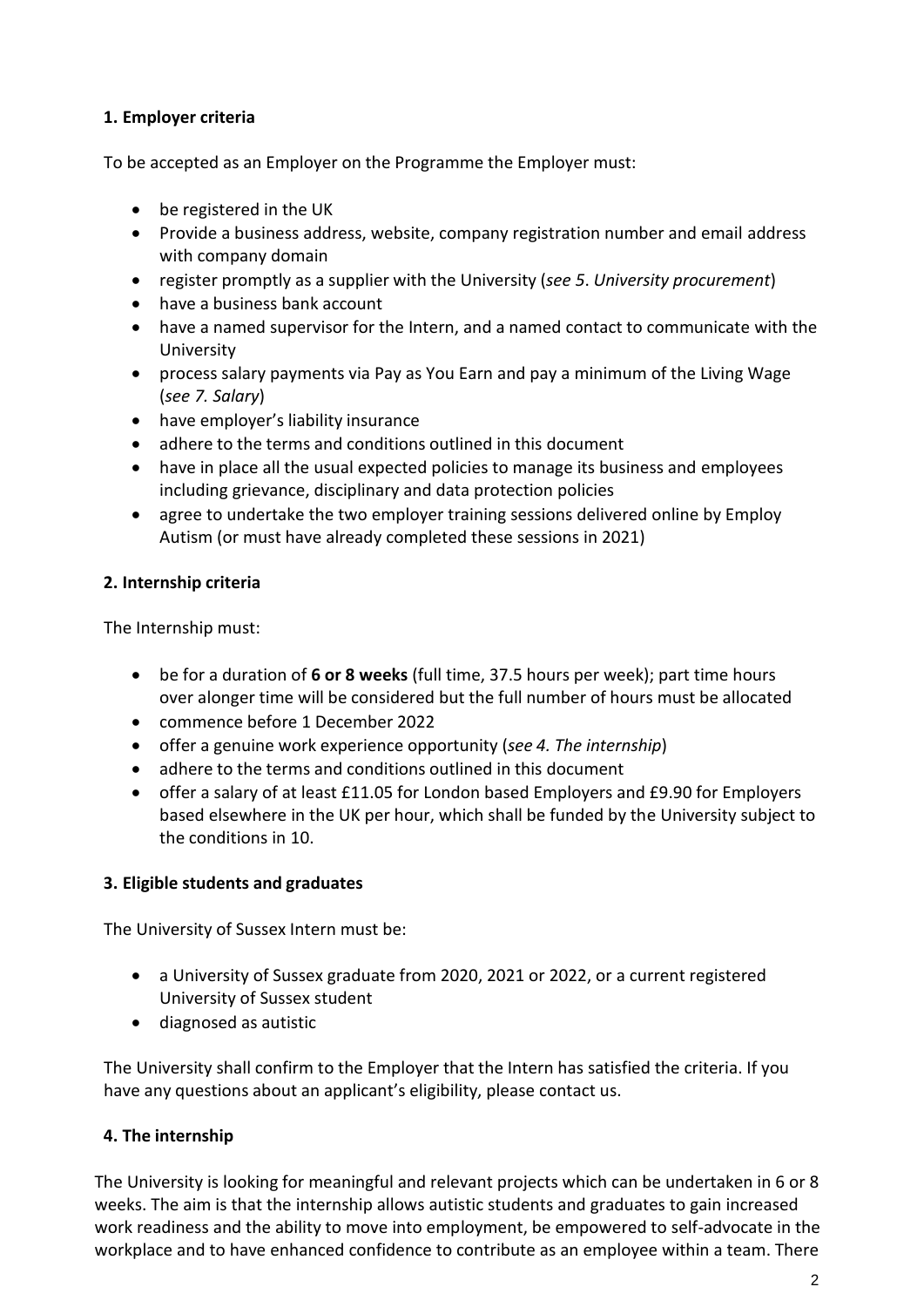are a minimum number of hours to be undertaken (see 6. Funding).

Internships will be stand-alone work experience opportunities and will not go towards accreditation of academic study at the University.

The internship should not be covering work otherwise undertaken by furloughed members of staff.

The internship should offer the intern the opportunity to develop their employability skills, and must ensure that they acquire or enhance at least 5 of the following skills:

- self-management
- team working
- business and customer awareness
- problem solving
- communication and literacy
- application of numeracy
- application of information technology
- an ability to demonstrate creativity, collaboration, and an innovative approach

The internship must assign an Intern projects and/or tasks with specific learning outcomes. The projects/tasks should be structured and offer the Intern personal and skills development. Interns must be provided with a clear description of the roles and/or responsibilities for each project/task and the identified learning outcomes.

The Employer must nominate a supervisor to oversee the internship and who will have management responsibility during the internship. The supervisor must hold regular meetings with the Intern, including a formal mid-way review and an appraisal at the end of the internship.

#### **5. University procurement**

All employers must be set up as a supplier on the University of Sussex finance system. If not already registered, you will need to provide the University with:

- full trading name and registered company name
- company registration number and registered address
- VAT registration number (if applicable)
- full contact details
- business bank account (personal bank accounts will not be accepted)
- organisational website

For those organisations not currently registered as suppliers with the University, please ensure you respond to any enquiries promptly as failure to do so may delay payment.

Following confirmation of a secured internship, a purchase order number will be raised and forwarded to the employer. This PO number should be quoted on an invoice (no VAT to be added) and submitted to the University.

#### **6. Funding**

Funding for the Intern's salary will be provided as a lump sum to the employer by the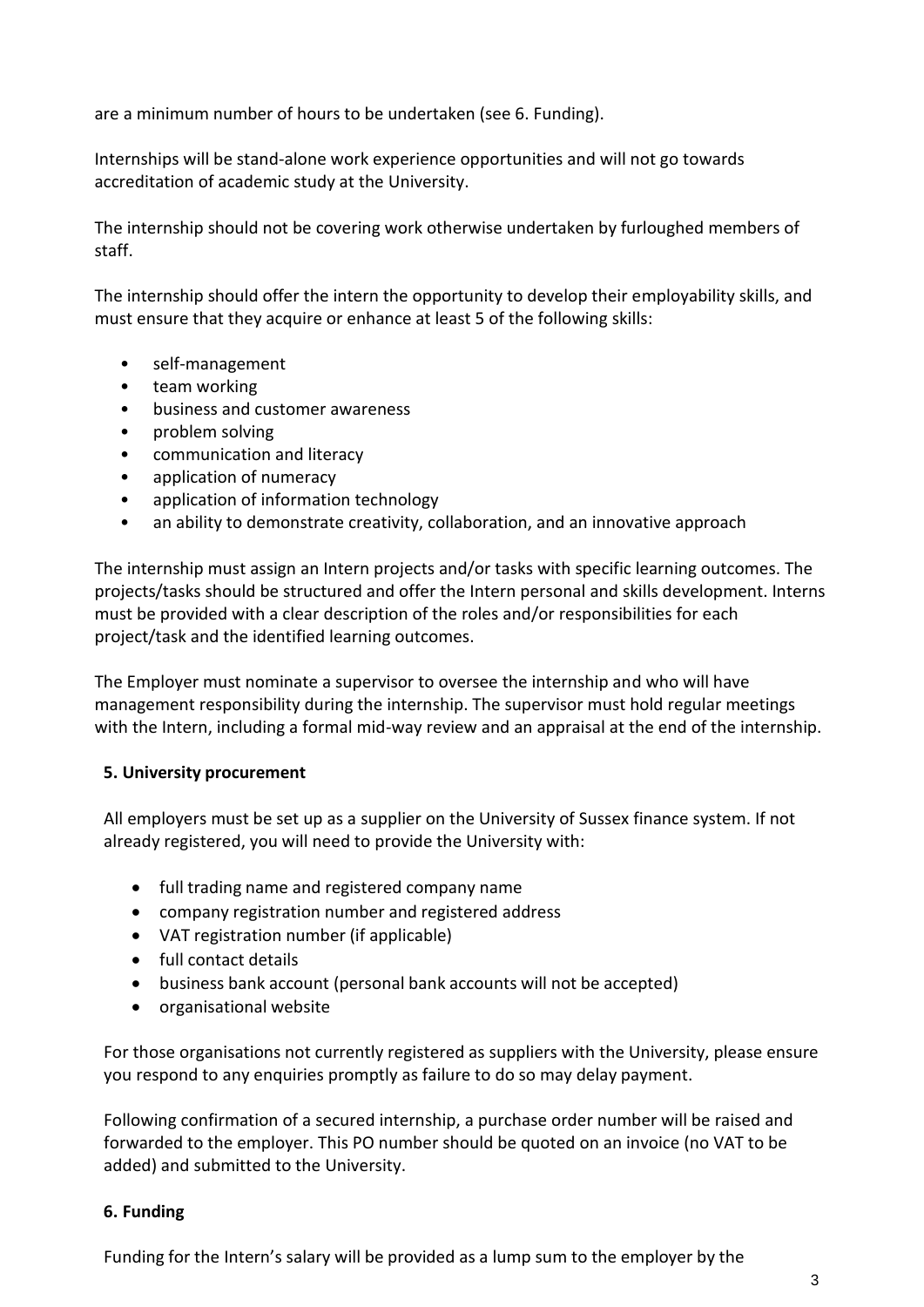University of Sussex Finance Division. Payment will be made by BACS transfer.

Subject to clauses 9 and 10, the University will provide £2,300 (two thousand, three hundred pounds) funding to cover the £9.90 per hour salary for the intern for a period of 6 weeks (225 hours). For London-based employers funding will be £2500 (two thousand, five hundred pounds) to cover the £11.05 salary.

The University will provide £3000 (three thousand pounds) funding to cover the £9.90 per hour salary for the intern for a period of 8 weeks (300 hours). For London-based employers funding will be £3,400 (three thousand four-hundred pounds) to cover the £11.05 per hour salary.

Any additional costs, such as employer's National Insurance contributions, must be met by the Employer as appropriate.

Please note: our payment terms are 30 days from receipt of invoice. **If your Intern's first wage payment is likely to fall before we have paid the invoice, you need to ensure that you have the funds to pay your Intern.**

**We cannot guarantee that all advertising employers will receive funding.** (*See 9. Advertising and selection.*)

#### **7. Salary**

The salary for the Internship will be £9.90 per hour (the real Living Wage) for Sussex and the rest of the UK. London-based employers must meet the current London Living Wage of £11.05 per hour. Employers are welcome to offer a higher rate at their own cost.

# **All Employers must therefore agree to pay these hourly rates as a minimum, irrespective of any other human resource policies the organisation may have in place.**

The Employer will pay the Intern through their usual PAYE internal salary or wage processes and make these clear to the Intern. Opportunities which are paid outside a PAYE system will not be accepted.

The University is not involved with the payment process between Intern and Employer.

#### **8. Termination**

8.1 Once the Intern has accepted an offer of Internship and it has been confirmed, then the Employer and the Intern shall take all reasonable steps to ensure successful completion of the Internship.

8.2 Should it become apparent that the Intern fails to start the Programme, or fails to complete their internship, please notify the University at the earlier convenience.

8.3 Occasionally, it will be necessary for an Intern to withdraw from an Internship. Provided the withdrawal is not due to a breach of these terms and conditions by the Employer, the University shall offer to readvertise the position if the Programme is still active.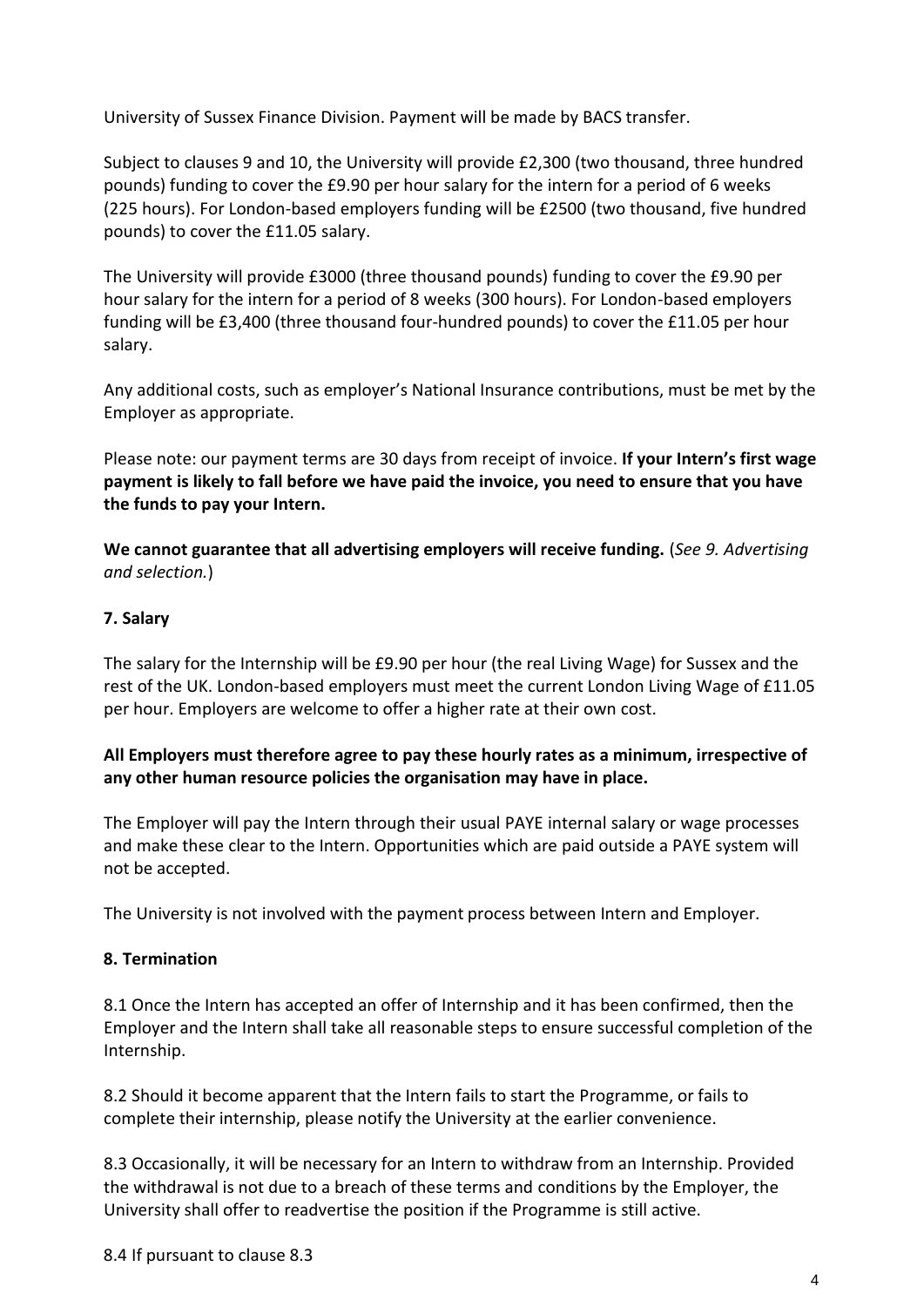- I. The Intern has withdrawn due to a breach of these terms and conditions by the Employer and the University decides it is not appropriate for the Employer to continue the Programme: or
- II. A suitable replacement cannot be found then any sums paid by the University to the Employer for uncompleted days of the internshipshall be repaid by the Employer to the University within 30 days of demand.

8.5 If an Employer wishes to terminate the internship it is required to notify the University before taking any action and the University shall take reasonable steps to assist the Employer. If it is still necessary for the Employer to terminate the internship, then it shall immediately refund to the University any sums paid by the University for uncompleted days of the internship.

8.6 The contract of employment is between the Intern and the Employer and should contain information for both parties about procedures should the internship end early.

# **9. Contract of employment**

Interns must be treated as temporary employees of the Employer and be based at a business address or working remotely with appropriate support. They should be provided with:

- a contract of employment, including dates of work, expected hours of work, sick pay arrangements, and holiday entitlement
- a named supervisor
- a full and clear induction to the organisation and its working practices, code of conduct, disciplinary and grievance procedures, and policies on confidentiality and data protection
- a safe working environment which conforms to applicable health and safety legislation – guidance is available <https://www.acas.org.uk/working-from-home>
- appropriate liability and insurance cover
- where possible, all equipment required to undertake the role should be provided, if this is not possible a discussion should be held with the intern

Further information and guidance can be viewed at [www.gov.uk/browse/employing-people](http://www.gov.uk/browse/employing-people) and [www.acas.org.uk/employment-contracts.](http://www.acas.org.uk/employment-contracts)

*For information, holiday entitlement for a member of staff working full time for 8 weeks will be approximately 4.1 days.*

#### **10. Advertising and selection**

10.1 Employers will express interest by submitting internship vacancy details, via an online form, to the University of Sussex internship team based in Careers and Entrepreneurship at the University of Sussex.

10.2 Once the University receives the expression of interest, the opportunity will be assessed. The University will decide whether the proposed internship is satisfactory or whether it will be rejected. The University's decision is final and there is no avenue of appeal. Opportunities may also be declined for funding reasons.

10.3 When an internship is accepted, it shall be advertised to eligible recent students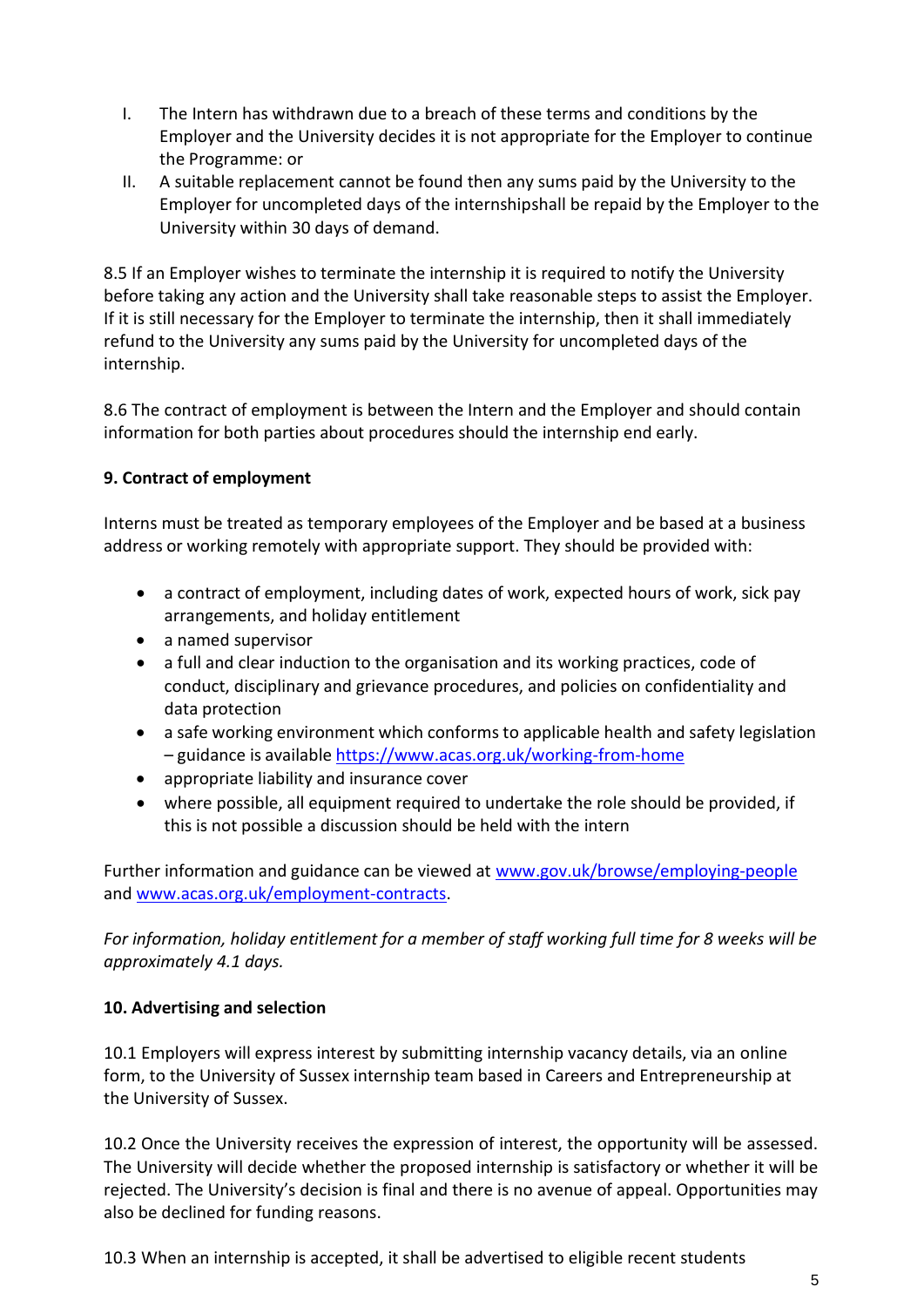#### graduates.

**Please note that advertising an opportunity through the University of Sussex Ambitious About Autism Internship 2022 Programme does not guarantee recruitment. Whilst we will encourage students and graduates to apply, the recruitment process will be competitive and it must be anticipated that not all internship opportunities will attract applications, and not all recruitment processes will be successful.**

**Some internships will come about because of a direct application to an employer on behalf of a student or graduate. These opportunities will not be promoted widely.**

10. 4 Employers must not advertise positions in any other way, including company intranet sites, websites, social media channels or word of mouth. University of Sussex Ambitious About Autism internships are only open to *eligible students and recent graduates* and no other candidates can be funded.

10.1 The Employer must decide how it wishes eligible graduates to apply either via CV, covering letter or company application form. Applications from eligible students and graduates will be submitted via the University's Careers and Entrepreneurship team and forwarded to the Employer so that activity can be tracked. Employers must conduct selection and/or interviews according to the usual recruitment processes of the organisation. The University will not match students.

10.2 Internship funding is limited and is allocated on a first-come first-served basis as employers let us know recruitment outcomes. **We cannot guarantee that all advertising employers will receive funding.** Employers **must** contact the University before inviting candidates to interview by emailing [internships@sussex.ac.uk](mailto:internships@sussex.ac.uk)

10.3 The Employer must notify the University as soon as they have completed their recruitment process and wish to make an offer of employment to a student or graduate. Employers should email [internships@sussex.ac.uk.](mailto:internships@sussex.ac.uk) The University will not provide funding for any offers of employment made to students or graduates before the University has confirmed funding is available.

10.4 Once the University has confirmed that funding is available, the Employer can make an offer of an internship directly to the student or graduate. Funding will be kept available for 7 days to enable the Employer to make the offer and give the student or graduate time to consider whether to accept. If the offer is accepted by the student or graduate the Employer must immediately inform the Careers and Entrepreneurship team by emailing [Internships@sussex.ac.uk](mailto:Internships@sussex.ac.uk)

#### **11. Monitoring and Feedback**

Contact will be made by Careers and Entrepreneurship during the internship, but employers are encouraged to raise any issues with the internship team at any time.

Employers will be required to provide feedback to the University on the impact of the internship programme and may be asked for permission to use information provided for future marketing campaigns. All employers will be asked to agree that their contact details are